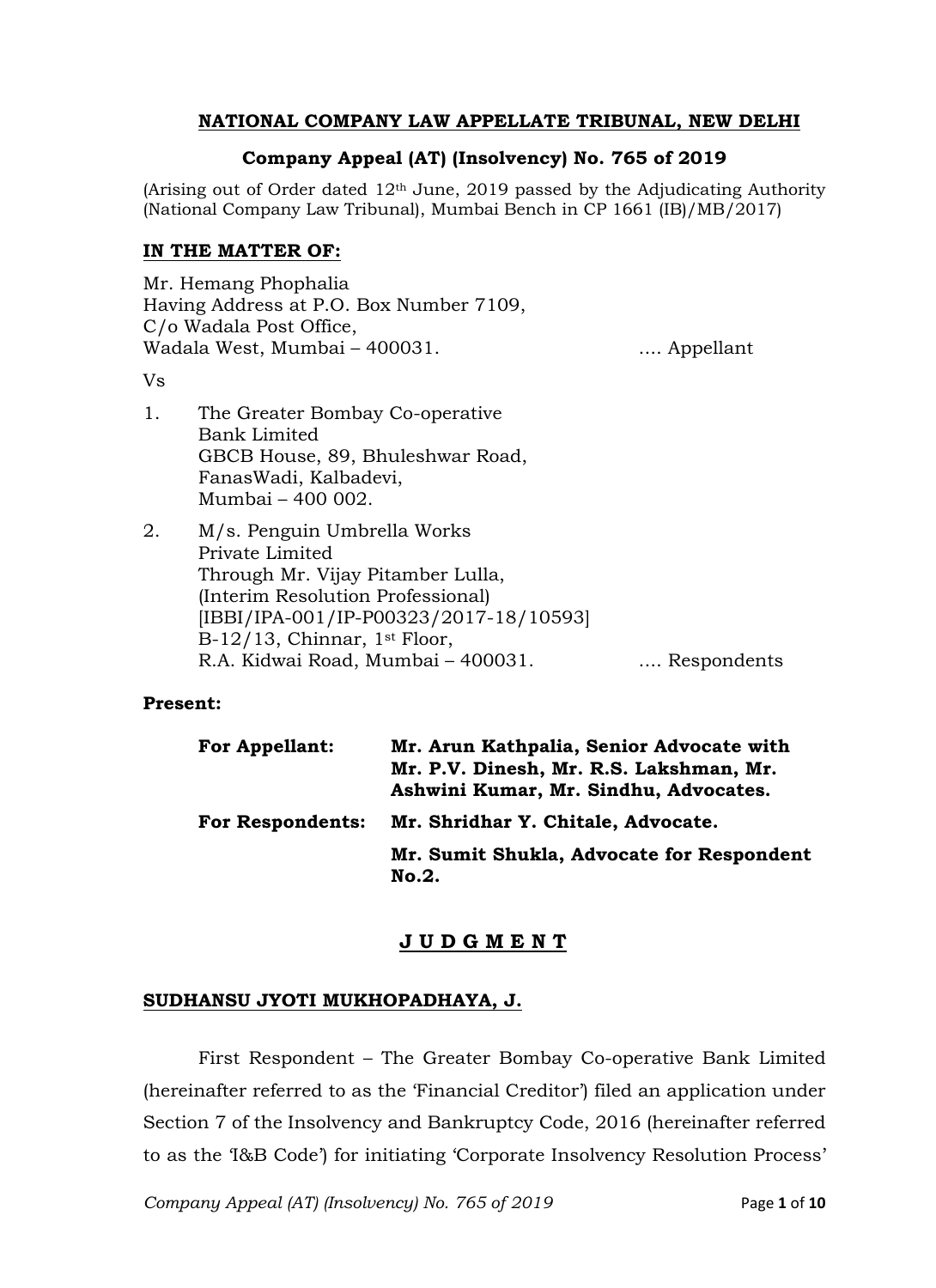against Penguine Umbrella Works Private Limited ('Corporate Debtor'), alleging default in repayment of Rs.9,11,08,439.37/- including interest and other charges. The Adjudicating Authority (National Company Law Tribunal), Mumbai Bench by impugned order dated 12th June, 2019 having admitted the application, the present Appeal has been preferred by Mr. Hemang Phophalia, Ex-Director and Shareholder of the 'Corporate Debtor'.

2. Learned Counsel appearing on behalf of the Appellant submitted that name of the 'Corporate Debtor' was struck-off from the Register of the Companies under Section 248 of the Companies Act, 2013 (hereinafter referred to as the 'Companies Act'), therefore, the application under Section 7 against non-existent Company ('Corporate Debtor') is not maintainable.

3. It was further submitted that the application under Section 7 preferred by 1st Respondent Bank – 'Financial Creditor' was barred by limitation.

4. Learned Counsel appearing on behalf of the Appellant submitted that in view of the initiation of 'Corporate Insolvency Resolution Process', now, the 'Resolution Professional' will ask the Appellant, Ex-Director and others to handover the records and assets of the 'Corporate Debtor', which are not available. However, in absence of any such order passed by the 'Resolution Professional' or the Adjudicating Authority (National Company Law Tribunal), Mumbai Bench, we are not inclined to decide such issue.

5. Learned Counsel for the Appellant also submitted that Company is non-functional since number of years and there is no employee working in company and even assets are not there. Therefore, according to him, the 'Resolution Professional' cannot make the 'Corporate Debtor' a going concern. Therefore, the application under Section 7 is not maintainable. However, on the ground that there is no employee working, or the Shareholder(s) or Director(s) ceased to be Shareholder(s) or Director(s), cannot be a ground to reject application under Sections 7 or 9 of the I&B Code.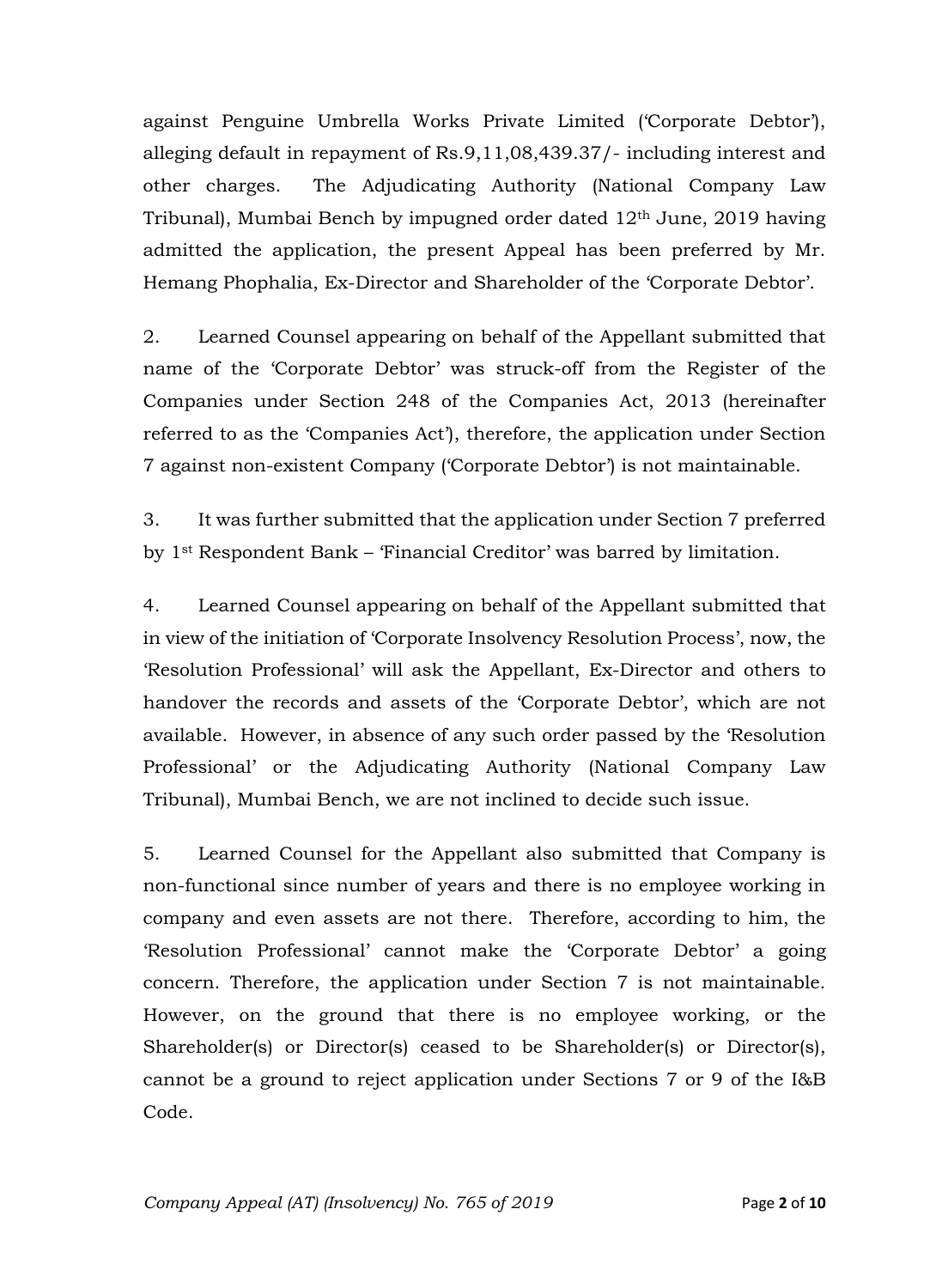6. The question arises for consideration is whether an application under Section 7 or 9 for initiating 'Corporate Insolvency Resolution Process' is maintainable against a Company/ 'Corporate Debtor', if the name of the Company/ 'Corporate Debtor' is struck-off from the Register of the Companies.

7. For deciding the issue, it is necessary to refer the relevant provisions of the Companies Act, 2013, as also the reasons and manner in which the name of a Company is struck-off.

8. Chapter XVIII of the Companies Act deals with **"Removal of Names of Companies from the Register of Companies"**. The Registrar of Companies is empowered under Section 248 of Companies Act to remove the name of the Company from the Register of the Companies, which reads as follows: -

# *"CHAPTER XVIII*

# *REMOVAL OF NAMES OF COMPANIES FROM THE REGISTER OF COMPANIES*

*248. Power of Registrar to remove name of company from register of companies.--(1) Where the Registrar has reasonable cause to believe that—*

*(a) a company has failed to commence its business within one year of its incorporation; [or]*

*[\*\*\*]*

*(c) a company is not carrying on any business or operation for a period of two immediately preceding financial years and has not made any application within such period for obtaining the status of a dormant company under section 455,* 

*he shall send a notice to the company and all the directors of the company, of his intention to remove the name of the company from the register of companies and requesting them to send their representations along with*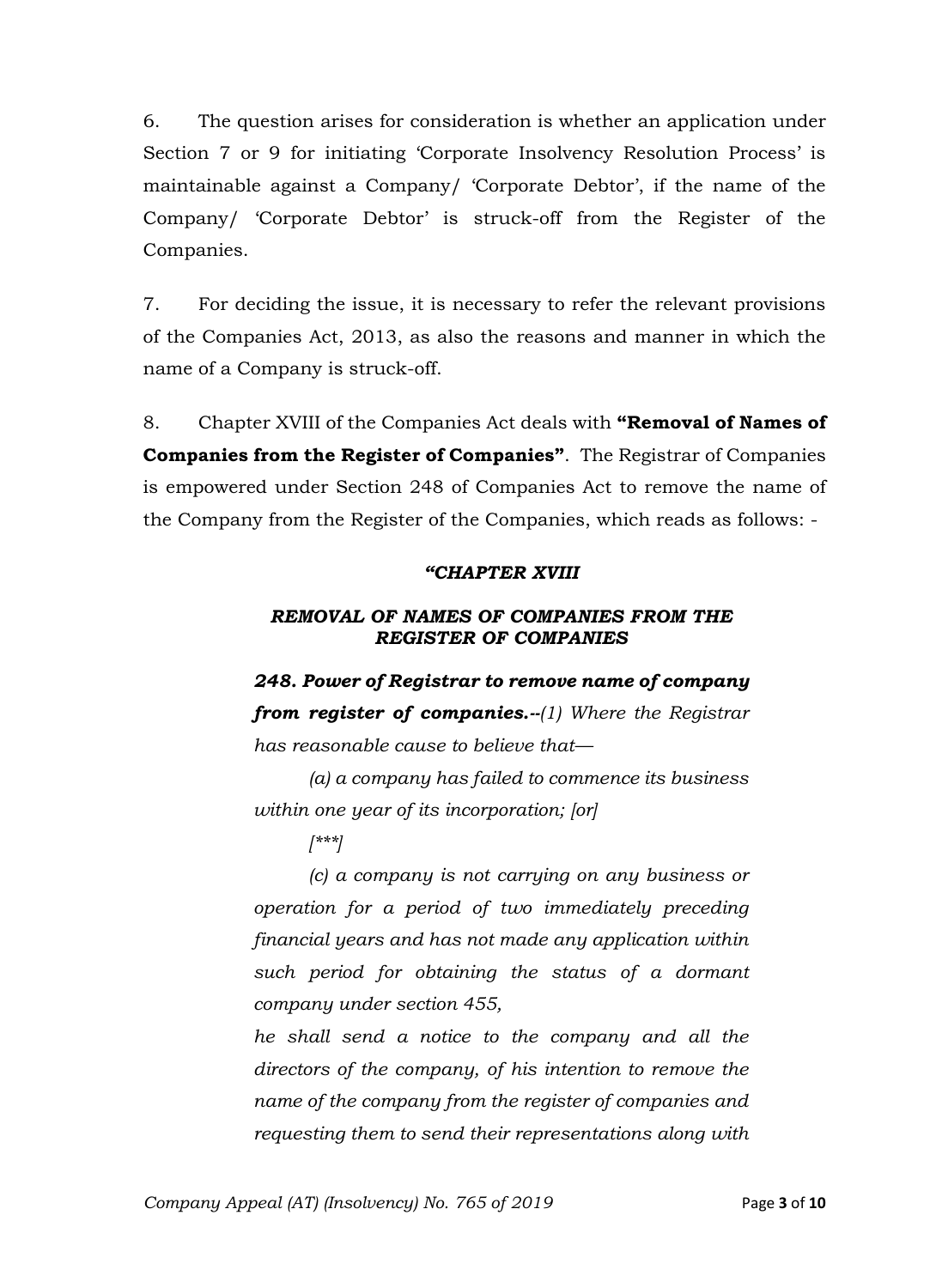*copies of the relevant documents, if any, within a period of thirty days from the date of the notice.* 

*(2) Without prejudice to the provisions of subsection (1), a company may, after extinguishing all its liabilities, by a special resolution or consent of seventyfive per cent. members in terms of paid-up share capital, file an application in the prescribed manner to the Registrar for removing the name of the company from the register of companies on all or any of the grounds specified in sub-section (1) and the Registrar shall, on receipt of such application, cause a public notice to be issued in the prescribed manner: Provided that in the case of a company regulated under a special Act, approval of the regulatory body constituted or established under that Act shall also be obtained and enclosed with the application.* 

*(3) Nothing in sub-section (2) shall apply to a company registered under section 8.* 

*(4) A notice issued under sub-section (1) or subsection (2) shall be published in the prescribed manner and also in the Official Gazette for the information of the general public.* 

*(5) At the expiry of the time mentioned in the notice, the Registrar may, unless cause to the contrary is shown by the company, strike off its name from the register of companies, and shall publish notice thereof in the Official Gazette, and on the publication in the Official Gazette of this notice, the company shall stand dissolved.* 

*(6) The Registrar, before passing an order under sub-section (5), shall satisfy himself that sufficient provision has been made for the realisation of all amount due to the company and for the payment or discharge of its liabilities and obligations by the company within a*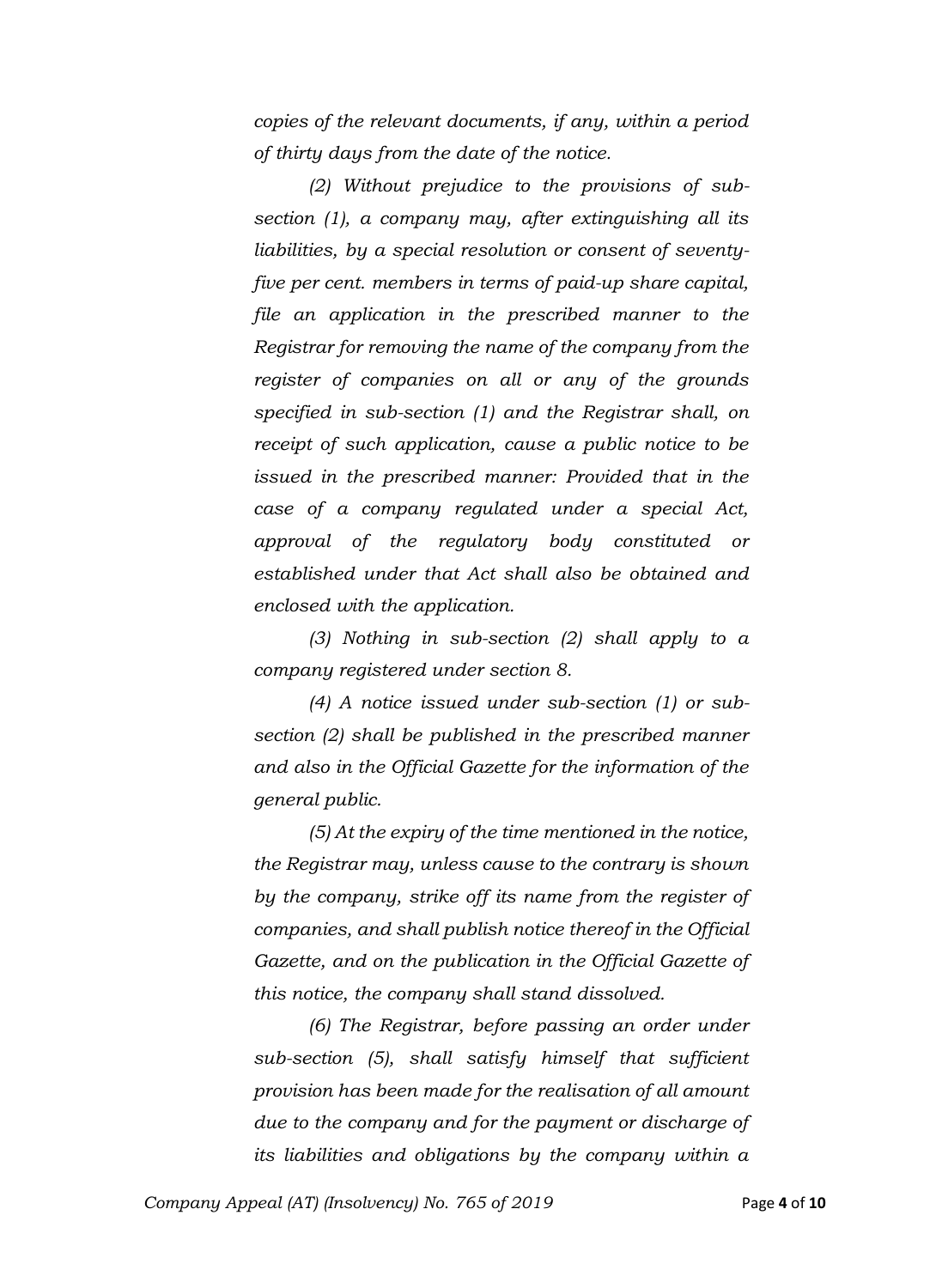*reasonable time and, if necessary, obtain necessary undertakings from the managing director, director or other persons in charge of the management of the company:* 

*Provided that notwithstanding the undertakings referred to in this sub-section, the assets of the company shall be made available for the payment or discharge of all its liabilities and obligations even after the date of the order removing the name of the company from the register of companies.* 

*(7) The liability, if any, of every director, manager or other officer who was exercising any power of management, and of every member of the company dissolved under sub-section (5), shall continue and may be enforced as if the company had not been dissolved.* 

*(8) Nothing in this section shall affect the power of the Tribunal to wind up a company the name of which has been struck off from the register of companies"*

9. As per sub-section (6) of Section 248, before passing an order under sub-section (5) (removing the name from the Register of Companies), the Registrar is to satisfy himself that sufficient provision has been made for realization of all amount due to the company and for the payment or discharge of its liabilities and obligations within a reasonable time and, if necessary, obtain necessary undertakings from the Managing Director, Director or other persons in charge of the management of the Company.

10. As per proviso thereof, notwithstanding the undertakings referred to in sub-section (6), *the assets of the Company are to be made available for payment or discharge of its liabilities and obligations even after the date of the order removing the name of the Company from the Register of Companies*.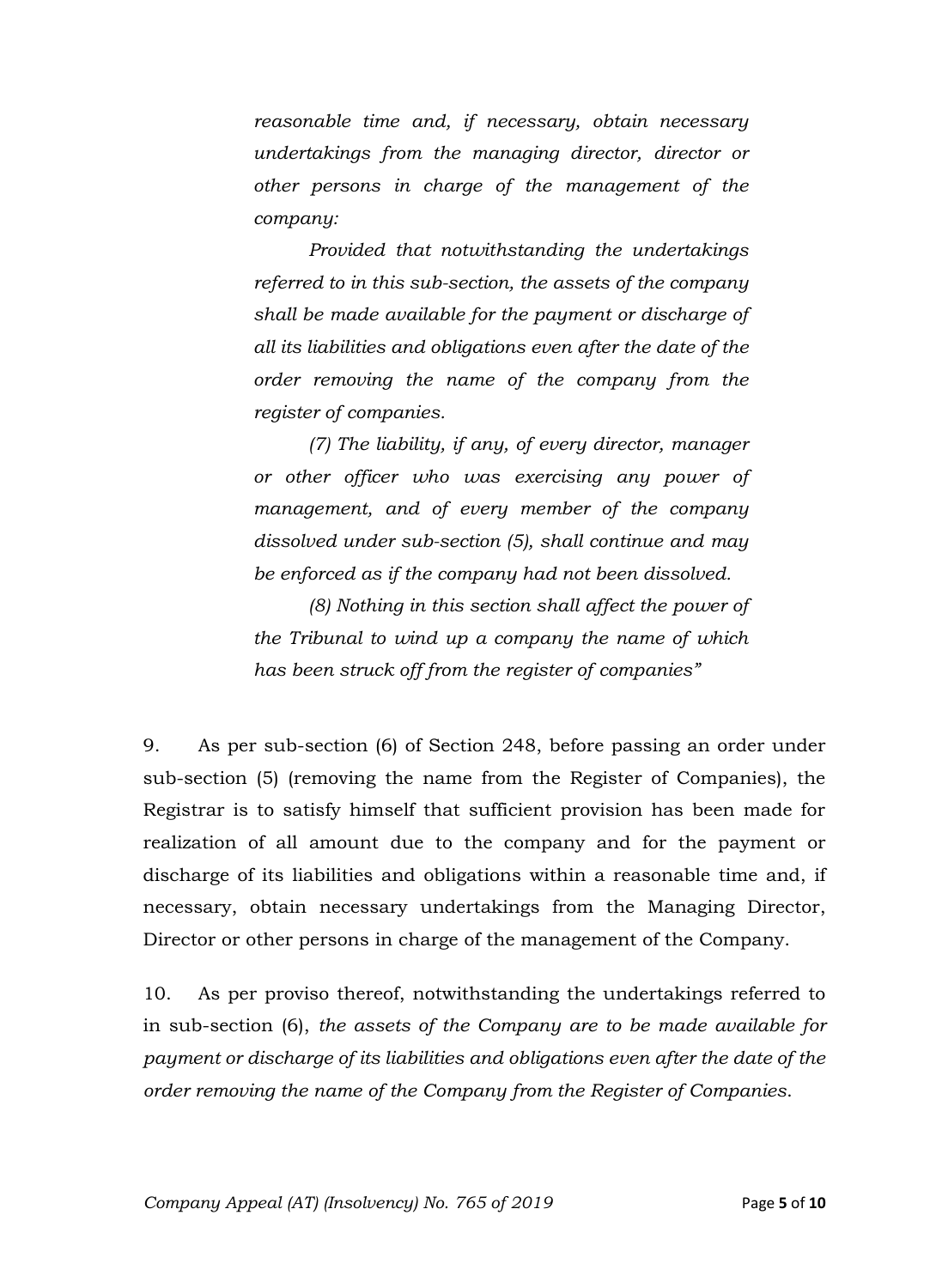11. From sub-section (7) of Section 248, it is also clear that the liability, if any, of every director, manager or other officer who was exercising any power of management, and of every member of the company dissolved under subsection (5) of Section 248, shall continue and *may be enforced as if the company had not been dissolved*.

# 12. From sub-section (8) of Section 248, it is clear that *Section 248 in no manner will affect the power of the Tribunal to wind up a company, the name of which has been struck off from the Register of Companies*.

13. Section 250 of the Companies Act, 2013 relates to effect of Company notified as dissolved and reads as follows: -

> *"250. Effect of company notified as dissolved.— Where a company stands dissolved under section 248, it shall on and from the date mentioned in the notice under sub-section (5) of that section cease to operate as a company and the Certificate of Incorporation issued to it shall be deemed to have been cancelled from such date except for the purpose of realizing the amount due to the company and for the payment or discharge of the liabilities or obligations of the company."*

14. Therefore, it is clear that after removal of the name of the Company from the Register of the Company for the purpose of right of realization of all amount due to the Company and for the purpose of payment or discharge of its liabilities or obligations of Company continues.

15. Section 252 relates to 'Appeal to Tribunal' against order of Registrar, notifying a Company as dissolved under Section 248. As per Section 252 (3), if a Company, or any member or creditor or workman thereof feels aggrieved by the Company having its name struck off from the Register of Companies, the Tribunal on an application made by the Company, member, creditor or workman before the expiry of twenty years from the publication in the Official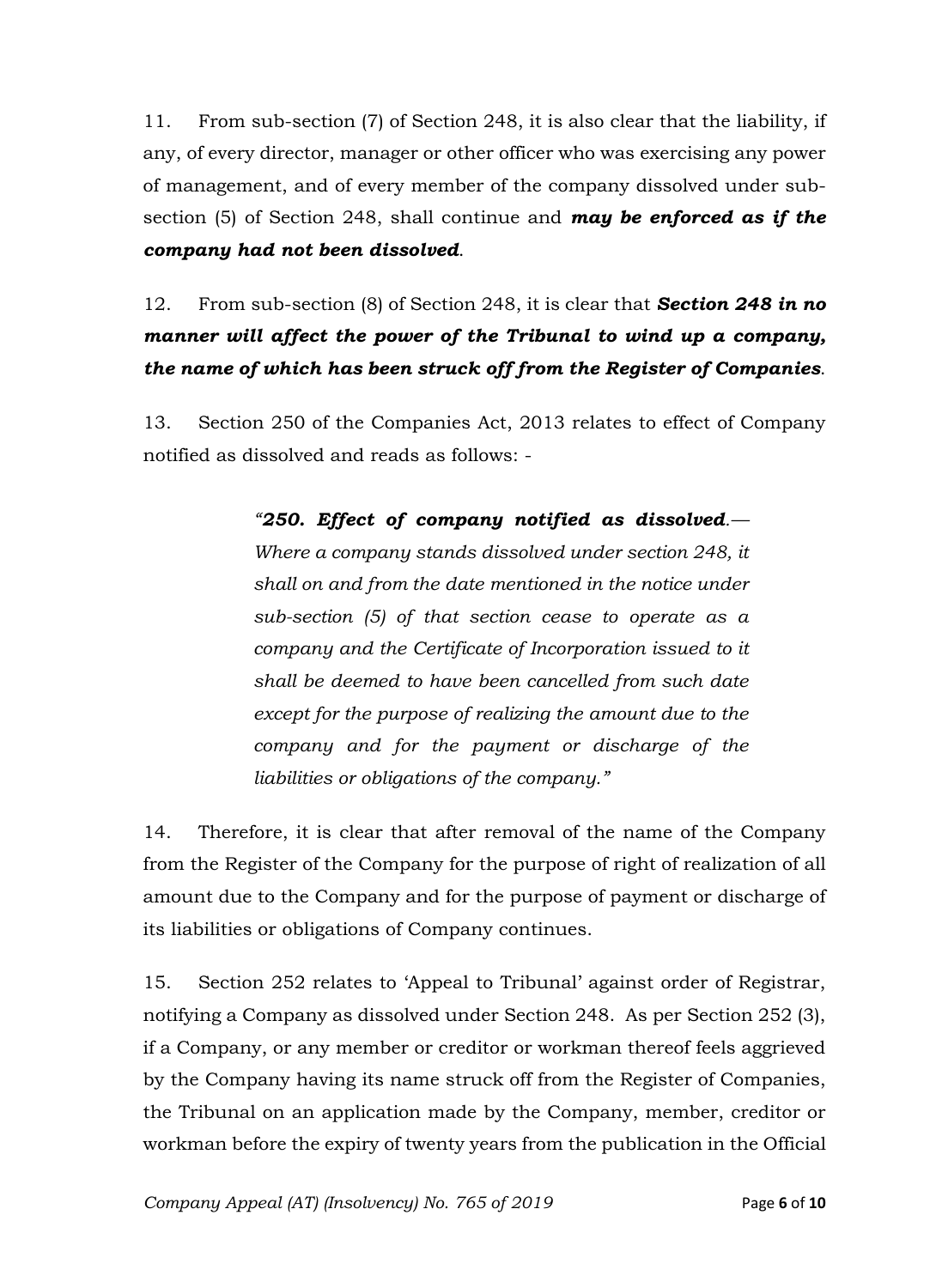Gazette of the notice under sub-section (5) of section 248, may, if satisfied that the Company was, at the time of its name being struck off, carrying on business or in operation or otherwise it is just that the name of the Company be restored to the Register of Companies, order the name of the Company to be restored to the Register of Companies, and the Tribunal may, by the order, give such other directions and make such provisions as deemed just for placing the Company and all other persons in the same position as nearly as may be as if the name of the Company had not been struck off from the Register of Companies.

Section 252 (3) reads as follows:-

#### *"252. Appeal to Tribunal.—*

*xxx xxx xxx*

*(3) If a company, or any member or creditor or workman thereof feels aggrieved by the company having its name struck off from the register of companies, the Tribunal on an application made by the company, member, creditor or workman before the expiry of twenty years from the publication in the Official Gazette of the notice under sub-section (5) of section 248, may, if satisfied that the company was, at the time of its name being struck off, carrying on business or in operation or otherwise it is just that the name of the company be restored to the register of companies, order the name of the company to be restored to the register of companies, and the Tribunal may, by the order, give such other directions and make such provisions as deemed just for placing the company and all other persons in the same position as nearly as may be as if the*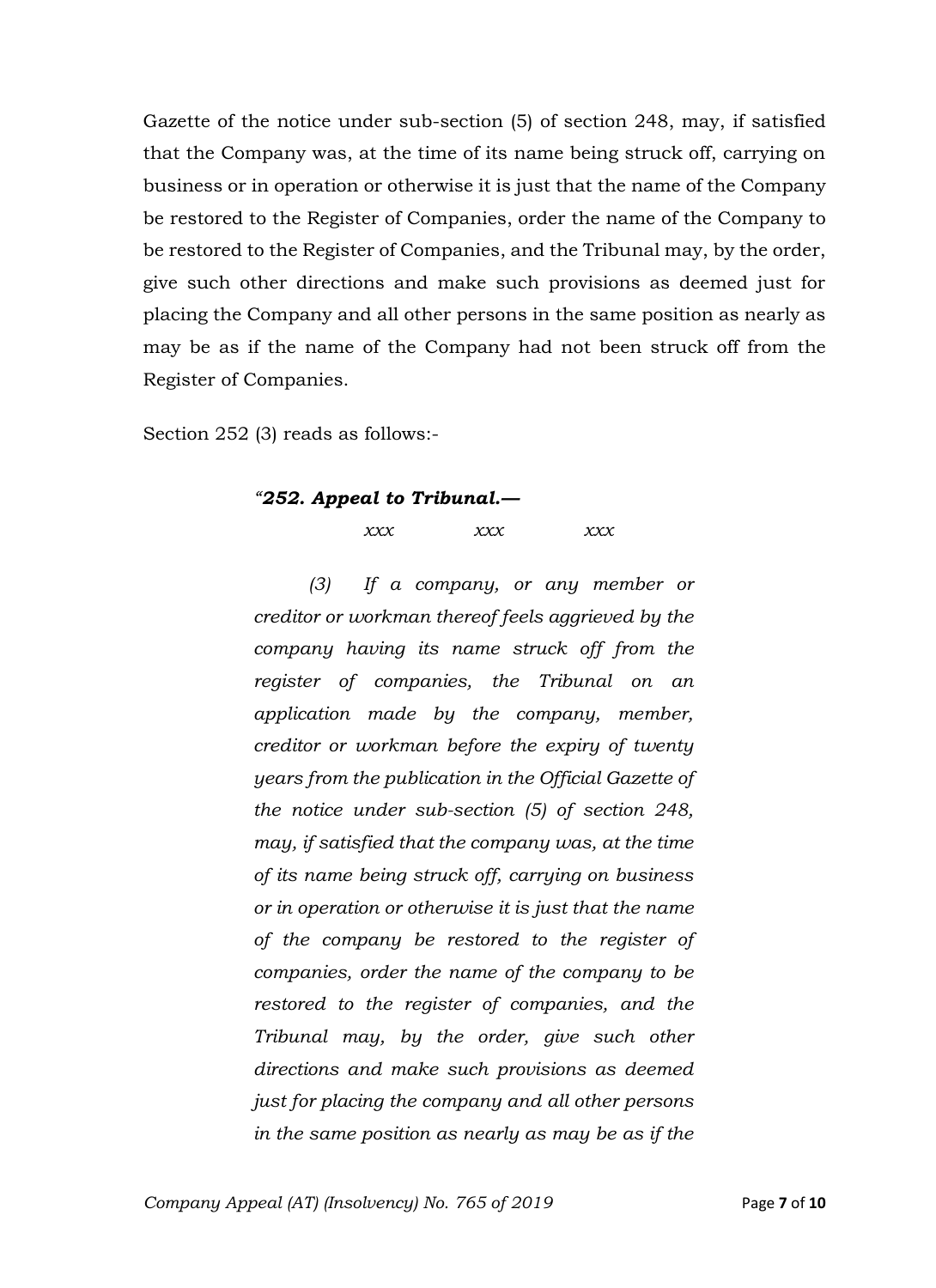*name of the company had not been struck off from the register of companies."*

16. From sub-section (3) of Section 252, it will be evident that the Tribunal, by the order, before expiry of twenty years from the publication in the Official Gazette of the Notice under sub-Section (5) of Section 248, on an application made by a creditor or workman, may pass order and give such other directions and make such provisions as deemed just for placing the name of the Company and all other persons in the same position as nearly as may be as if the name of the Company had not been struck off from the Register of Companies.

17. The Tribunal is the Adjudicating Authority in terms of Section 60(1) of the I&B Code. Hence, on one side it plays role of 'Adjudicating Authority' and on the other 'Tribunal' under the Companies Act. Therefore, if an application is filed by the 'Creditor' ('Financial Creditor' or ('Operational Creditor') or workman ('Operational Creditor') before the expiry of twenty years from the publication in the Official Gazette of the Notice under subsection (5) of Section 248, it is open to the Adjudicating Authority to give such directions and make such provisions as deemed just for placing the name of the Company and all other persons in the same position nearly as may be as if the name of the Company had not been struck off from the Register of Companies.

18. As per amended Clause (94-A) of Section 2 of the Companies Act, 2013 "winding up" means '*winding up under this Act or liquidation under the Insolvency and Bankruptcy Code, 2016, as applicable*'. Therefore, it is clear that the Company, whose name has been removed from the Register of the Companies can be liquidated under the I&B Code.

19. In terms of Part II of I&B Code, for the purpose of liquidation, except 'Voluntary Liquidation of Corporate Persons' under Section 59 of the I&B Code, procedure of 'Corporate Insolvency Resolution Process' is to be followed, if a proceeding is initiated under Sections 7 or 9 of the I&B code.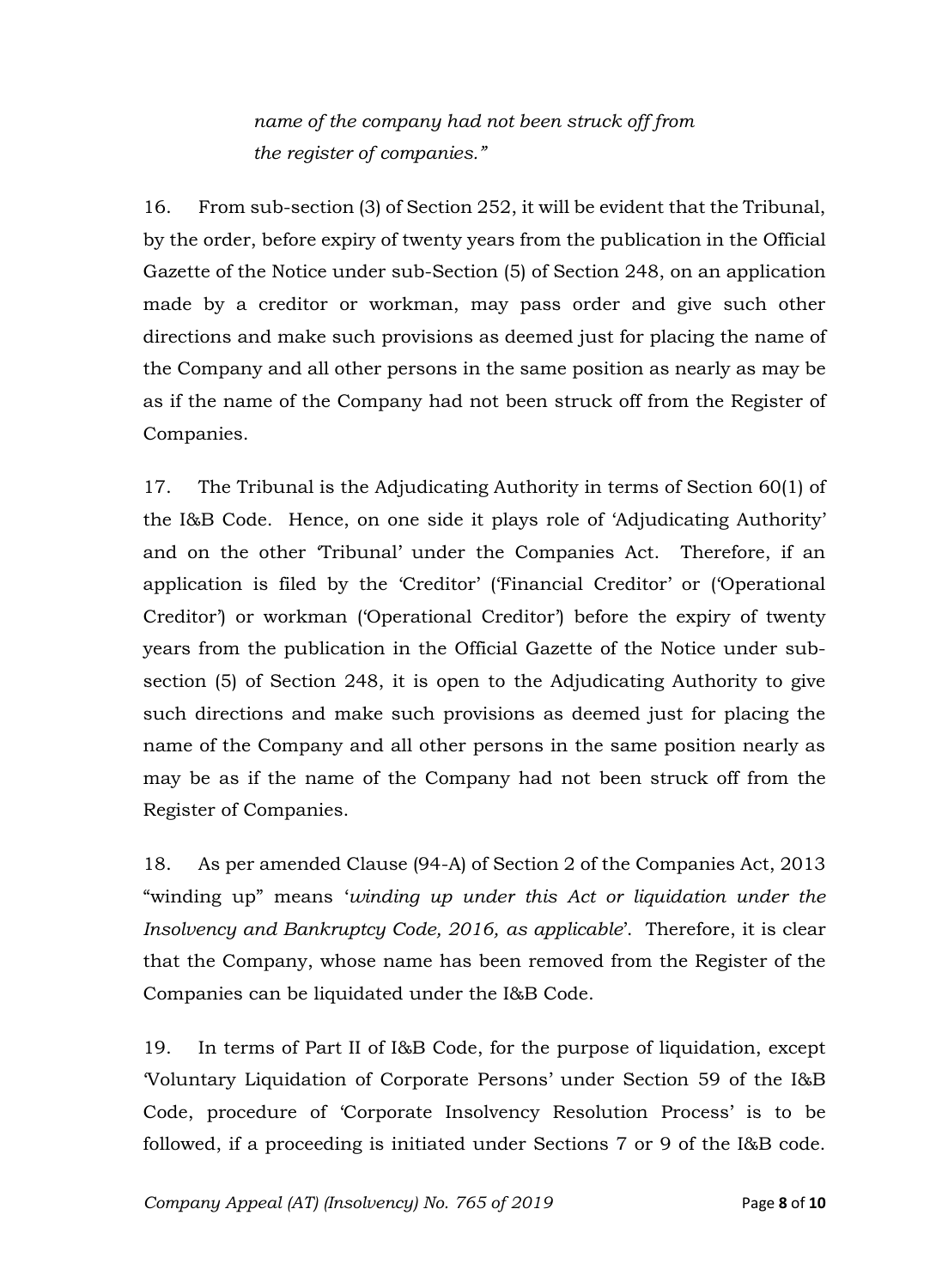Instead of liquidation, the first step to be taken is to ensure that in a time bound manner the value of assets of Corporate Debtor/ Company is maximized and to promote entrepreneurship, availability of credit by balancing the interest of all the stakeholders; within an active legal framework for timely resolution of insolvency and bankruptcy. Liquidation of assets of the 'Corporate Debtor'/ Company is not the object, but object is revival and rehabilitation of the 'Corporate Debtor'/ Company by way of 'Resolution' and maximization of the value of assets of the 'Corporate Debtor' and balancing the interest of all the stakeholders.

20. The name of the 'Corporate Debtor' (Company) may be struck-off, but the assets may continue. Whether in the present case, there are assets of the 'Corporate Debtor' or not can be looked into only by the 'Interim Resolution Professional'/ 'Resolution Professional'.

21. The name of the Company having been struck-off, the Corporate Person cannot file an application under Section 59 for Voluntary Liquidation. In such a case and in view of the provisions of Section 250 (3) read with Section 248 (7) and (8), we hold that the application under Sections 7 and 9 will be maintainable against the 'Corporate Debtor', even if the name of a 'Corporate Debtor' has been struck-off.

22. So far as, liability of the Ex-Directors or Shareholders or Officers are concerned, Section 248 (7) of the Companies Act being clear, we are not expressing specific opinion, till any order is passed by the Adjudicating Authority or demand is made by the 'Interim Resolution Professional'.

23. In view of the aforesaid provision, we hold that the Adjudicating Authority who is also the Tribunal is empowered to restore the name of the Company and all other persons in their respective position for the purpose of initiation of 'Corporate Insolvency Resolution Process' under Sections 7 and 9 of the I&B Code based on the application, if filed by the 'Creditor' ('Financial Creditor' or 'Operational Creditor') or workman within twenty years from the date the name of the Company is struck off under sub-section